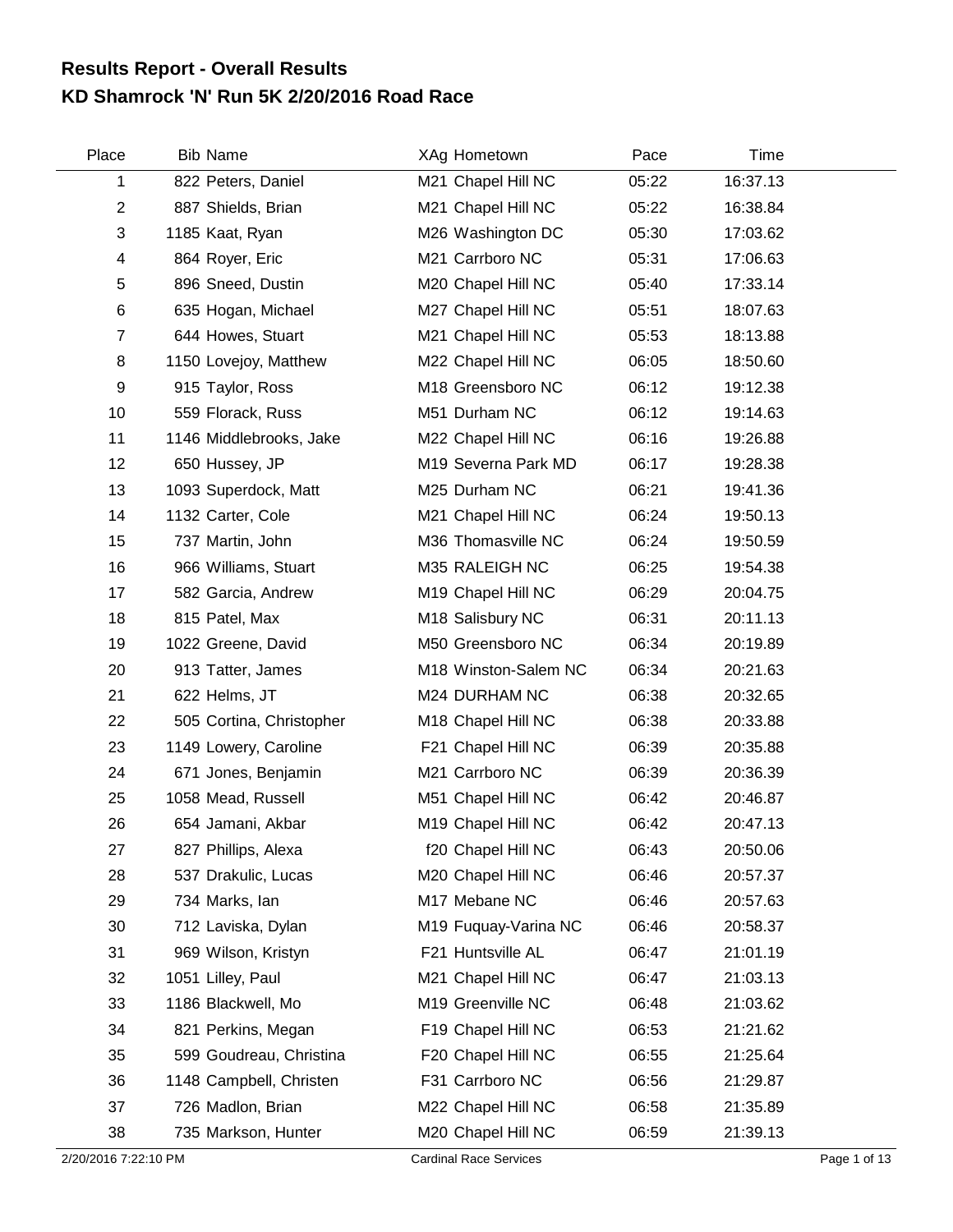| Place | <b>Bib Name</b>        | XAg Hometown            | Pace  | Time     |  |
|-------|------------------------|-------------------------|-------|----------|--|
| 39    | 660 Jenkins, Breana    | F19 Cornelius NC        | 07:00 | 21:41.13 |  |
| 40    | 1191 Jarvis, Connor    | M22 Clemmons NC         | 07:00 | 21:41.14 |  |
| 41    | 1029 Hu, John          | M20 Chapel Hill NC      | 07:00 | 21:43.13 |  |
| 42    | 441 Berka, Jordan      | M19 Brooklyn NY         | 07:01 | 21:43.88 |  |
| 43    | 755 mcshane, sarah     | f22 Chapel Hill NC      | 07:03 | 21:52.12 |  |
| 44    | 594 Goldenring, Kate   | F18 Nashville TN        | 07:04 | 21:53.63 |  |
| 45    | 882 Seng, Barry        | M19 Macungie PA         | 07:04 | 21:53.64 |  |
| 46    | 487 Chekuri, Rohil     | M19 Chapel Hill NC      | 07:05 | 21:56.89 |  |
| 47    | 947 Walker, Ellen      | F37 Cary NC             | 07:05 | 21:57.14 |  |
| 48    | 1042 Kacvinsky, Alex   | M <sub>20</sub> CARY NC | 07:07 | 22:05.13 |  |
| 49    | 1006 Cornacchio, Devin | M19 St. James NY        | 07:10 | 22:14.48 |  |
| 50    | 664 Johnson, Chris     | M19 Chapel Hill NC      | 07:15 | 22:29.13 |  |
| 51    | 862 Rosenthal, Emma    | F23 Raleigh NC          | 07:16 | 22:31.38 |  |
| 52    | 435 Batchelor, Maclin  | M21 Chapel Hill NC      | 07:18 | 22:37.62 |  |
| 53    | 817 Pearce, Janie      | F19 Greensboro NC       | 07:19 | 22:39.38 |  |
| 54    | 924 Thurman, Abby      | F21 RALEIGH NC          | 07:20 | 22:42.87 |  |
| 55    | 1199 Wilson, Clark     | M20 Asheville NC        | 07:21 | 22:47.63 |  |
| 56    | 857 Rich, Mac          | M34 RALEIGH NC          | 07:22 | 22:49.13 |  |
| 57    | 444 Bigelow, Sarah     | F19 Chapel Hill NC      | 07:23 | 22:53.39 |  |
| 58    | 420 Armstrong, Emilee  | F19 Chapel Hill NC      | 07:23 | 22:53.63 |  |
| 59    | 730 Mahoney, James     | M49 High Point NC       | 07:24 | 22:55.65 |  |
| 60    | 976 Winters, Conor     | M22 Chapel Hill NC      | 07:24 | 22:56.39 |  |
| 61    | 1080 Robins, Ed        | M56 Winston-Salem NC    | 07:25 | 22:58.13 |  |
| 62    | 408 Aldridge, William  | M22 Greenville NC       | 07:25 | 23:00.39 |  |
| 63    | 1171 Bondurant, Jack   | M19 Chapel Hill NC      | 07:26 | 23:01.13 |  |
| 64    | 981 Young, William     | M59 Greensboro NC       | 07:27 | 23:05.38 |  |
| 65    | 1135 Hurley, Matthew   | M22 Chapel Hill NC      | 07:29 | 23:11.38 |  |
| 66    | 591 Gifford, Marshall  | M21 Chapel Hill NC      | 07:29 | 23:11.88 |  |
| 67    | 888 Shisler, Grant     | M22 Columbus OH         | 07:29 | 23:12.38 |  |
| 68    | 1134 Mossinghoff, Alli | F21 Chapel Hill NC      | 07:29 | 23:12.89 |  |
| 69    | 1061 Mitchel, Alex     | M23 Chapel Hill NC      | 07:31 | 23:17.63 |  |
| 70    | 792 Nelsen, Taylor     | F21 Chapel Hill NC      | 07:34 | 23:28.63 |  |
| 71    | 1105 Wilbourn, Miller  | M19 Chapel Hill NC      | 07:35 | 23:30.36 |  |
| 72    | 1175 Atkins, Tim       | M42 Chapel Hill NC      | 07:35 | 23:30.64 |  |
| 73    | 1137 Albano, Ben       | M20 Chapel Hill NC      | 07:36 | 23:34.88 |  |
| 74    | 855 Rice, Matt         | M19 Raleigh NC          | 07:36 | 23:35.13 |  |
| 75    | 467 Burke, Kristen     | F20 greensboro NC       | 07:37 | 23:37.94 |  |
| 76    | 789 Nafus, Charles     | M25 Millstone Township  | 07:39 | 23:44.37 |  |
| 77    | 1075 Purvis, Rachael   | F19 Chapel Hill NC      | 07:41 | 23:47.63 |  |
| 78    | 614 Harris, Langdon    | F42 Raleigh NC          | 07:41 | 23:49.38 |  |
| 79    | 874 Schumacher, Zac    | M22 Chapel Hill NC      | 07:41 | 23:50.37 |  |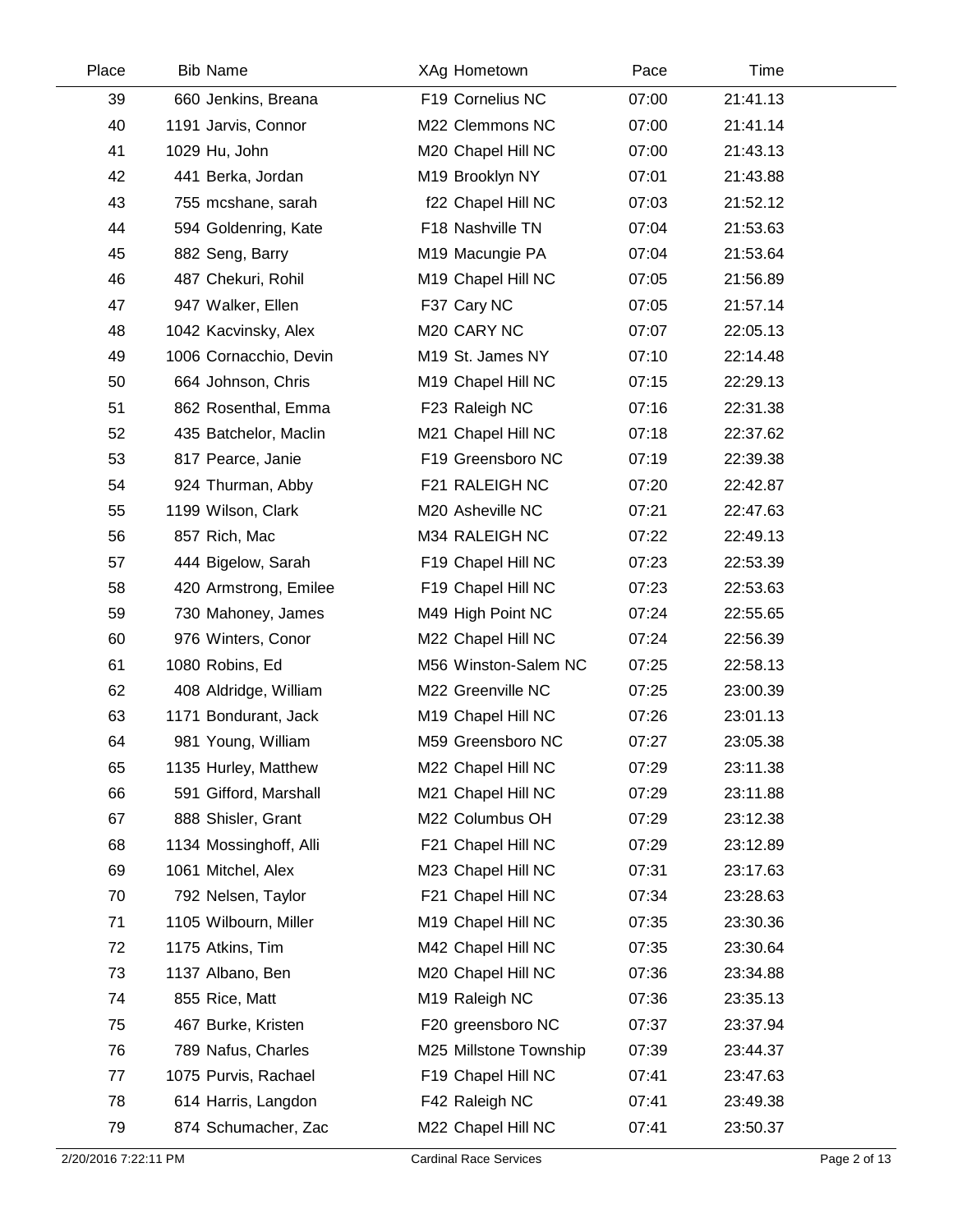| Place | <b>Bib Name</b>           | XAg Hometown           | Pace  | Time     |  |
|-------|---------------------------|------------------------|-------|----------|--|
| 80    | 845 Powers, Shannon       | F21 Raleigh NC         | 07:42 | 23:50.88 |  |
| 81    | 733 Marks, Elliott        | M50 Mebane NC          | 07:42 | 23:51.13 |  |
| 82    | 909 Sullivan, Joe         | M20 Chapel Hill NC     | 07:42 | 23:52.38 |  |
| 83    | 1142 Baldwin, Jacob       | M22 Chapel Hill NC     | 07:43 | 23:56.13 |  |
| 84    | 1010 Davis, Mackenzie     | F21 Colorado Springs C | 07:43 | 23:56.64 |  |
| 85    | 1016 Fountain, Preyer     | M19 Raleigh NC         | 07:45 | 24:00.89 |  |
| 86    | 901 Steinman, Gabe        | M19 Salisbury NC       | 07:45 | 24:01.14 |  |
| 87    | 561 Forrest, Delaney      | F19 charlotte NC       | 07:48 | 24:10.38 |  |
| 88    | 1039 Jingozian, Jim       | M30 Hillsborough NC    | 07:48 | 24:10.88 |  |
| 89    | 507 Cox, Keith            | M53 Spartanburg SC     | 07:49 | 24:14.63 |  |
| 90    | 868 Saintsing, Jim        | M58 Greensboro NC      | 07:50 | 24:17.38 |  |
| 91    | 715 Lips, Savannah        | F20 Chapel Hill NC     | 07:52 | 24:23.63 |  |
| 92    | 1078 Reitzel, Julee       | F20 Chapel Hill NC     | 07:52 | 24:23.87 |  |
| 93    | 1131 Director, Ben        | M22 Chapel Hill NC     | 07:52 | 24:24.38 |  |
| 94    | 560 Florack, Samantha     | F12 Durham NC          | 07:59 | 24:44.54 |  |
| 95    | 495 Clarke, Zoe Rose      | F20 Fairview NC        | 08:00 | 24:47.62 |  |
| 96    | 850 Randall, Hannah       | F20 Asheville NC       | 08:01 | 24:50.63 |  |
| 97    | 840 Powell, Reiss         | M26 Chapel Hill NC     | 08:01 | 24:51.38 |  |
| 98    | 482 Carter, Allison       | F19 Loveland OH        | 08:04 | 25:00.40 |  |
| 99    | 806 Pacher, Justin        | M18 Lakeway TX         | 08:04 | 25:01.37 |  |
| 100   | 694 Kelly, Michael        | M22 San Antonio TX     | 08:04 | 25:01.40 |  |
| 101   | 1159 Cozart, Harrison     | M21 Chapel Hill NC     | 08:04 | 25:01.63 |  |
| 102   | 1187 DelCharco, Cole      | M20 Hickory NC         | 08:06 | 25:06.15 |  |
| 103   | 906 Strickland, Julianne  | F20 Chapel Hill NC     | 08:06 | 25:06.40 |  |
| 104   | 873 Schroder, Madison     | F20 Chapel Hill NC     | 08:07 | 25:08.87 |  |
| 105   | 958 Weiss, Kristin        | F20 Chapel Hill NC     | 08:07 | 25:08.89 |  |
| 106   | 1032 Hyman, Susan         | F21 Chapel Hill NC     | 08:07 | 25:09.91 |  |
| 107   | 884 Sharp, Jesse          | F23 Chapel Hill NC     | 08:09 | 25:14.37 |  |
| 108   | 1181 Boyd, Scott          | M22 Carrboro NC        | 08:09 | 25:14.38 |  |
| 109   | 1069 Owens, Kimberly      | F23 RALEIGH NC         | 08:10 | 25:17.64 |  |
| 110   | 1044 Keyserling, Jonah    | M22 Chapel Hill NC     | 08:11 | 25:22.40 |  |
| 111   | 724 MacDonald Dobbs, Anna | F31 Hillsborough NC    | 08:12 | 25:25.63 |  |
| 112   | 983 Zebrine, Brandon      | M28 WAKE FOREST N      | 08:13 | 25:27.13 |  |
| 113   | 776 Morales, David        | M14 Ponte Vedra Beach  | 08:13 | 25:27.13 |  |
| 114   | 747 Mcelwee, Nathan       | M21 Statesville NC     | 08:13 | 25:27.89 |  |
| 115   | 531 Diaz, Ana-Laura       | F34 Chapel Hill NC     | 08:13 | 25:28.90 |  |
| 116   | 1005 Cone, Stephen        | M21 Wilmington NC      | 08:14 | 25:30.64 |  |
| 117   | 609 Hammer, David         | M61 Greensboro NC      | 08:14 | 25:31.63 |  |
| 118   | 405 Adams-Mardi, Cyrus    | M19 Chapel Hill NC     | 08:14 | 25:32.63 |  |
| 119   | 631 Hipp, John            | M20 Raleigh NC         | 08:15 | 25:34.82 |  |
| 120   | 814 Pascale, Justin       | M33 Philadelphia PA    | 08:16 | 25:37.78 |  |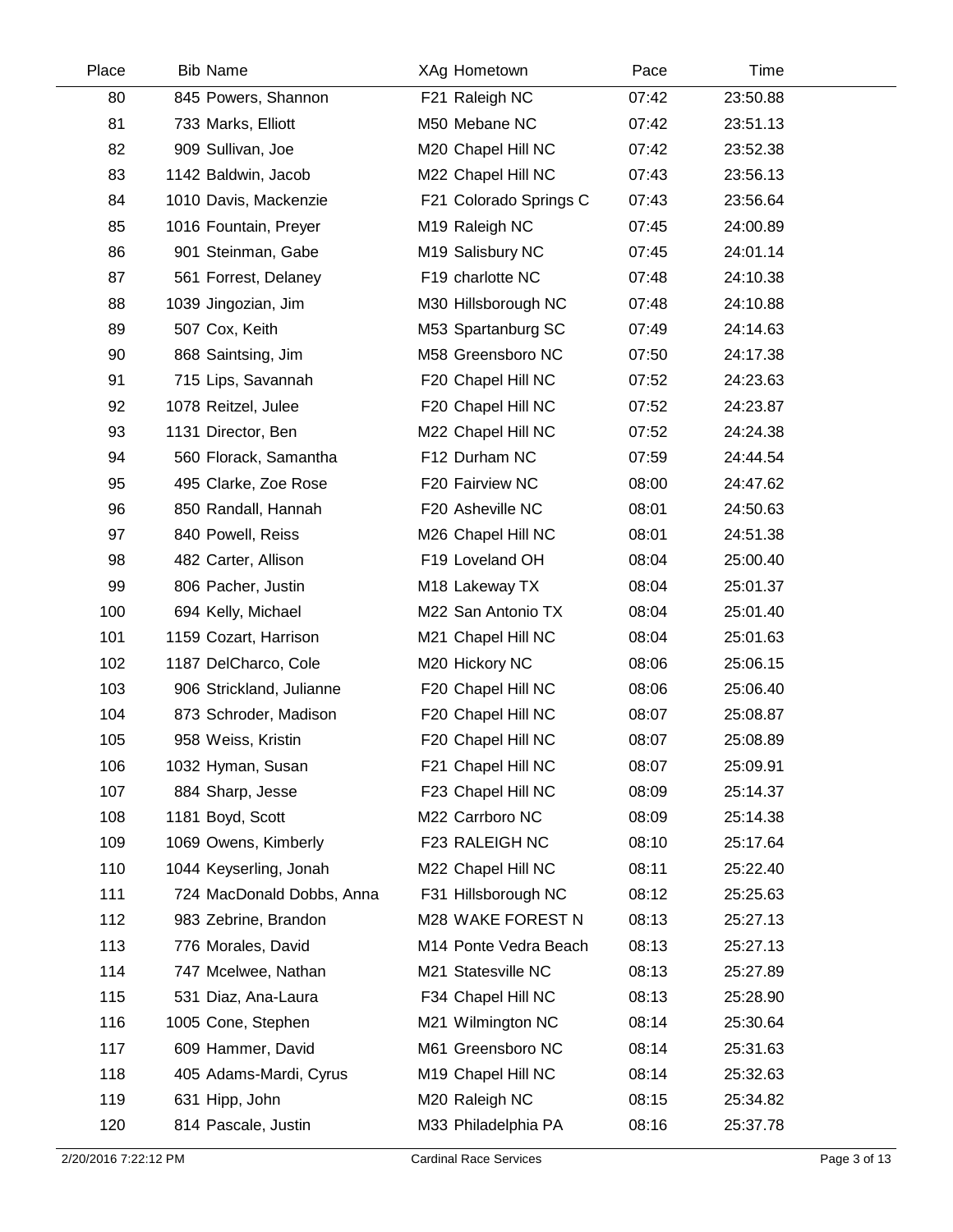| Place | <b>Bib Name</b>          | XAg Hometown           | Pace  | Time     |  |
|-------|--------------------------|------------------------|-------|----------|--|
| 121   | 630 Hines, Tracey        | F42 Ladys Island SC    | 08:16 | 25:37.83 |  |
| 122   | 1152 Stockton, Katie     | F25 Chapel Hill NC     | 08:16 | 25:38.39 |  |
| 123   | 1151 Carmean, Quinn      | M23 Chapel Hill NC     | 08:17 | 25:40.14 |  |
| 124   | 462 Bumgardner, Coleman  | M21 Chapel Hill NC     | 08:17 | 25:40.38 |  |
| 125   | 610 Hammer, Tyson        | F28 Greensboro NC      | 08:19 | 25:47.63 |  |
| 126   | 854 Rice, Katharine      | F21 High Point NC      | 08:19 | 25:48.37 |  |
| 127   | 684 Jordan, Katalin      | F28 RALEIGH NC         | 08:20 | 25:51.14 |  |
| 128   | 488 Chesser, Susan       | F53 Durham NC          | 08:21 | 25:52.64 |  |
| 129   | 803 Osborn, Abigail      | F27 RALEIGH NC         | 08:21 | 25:54.38 |  |
| 130   | 795 Odom, Barrett        | F19 Raleigh NC         | 08:22 | 25:55.13 |  |
| 131   | 980 Young, Barbara       | F52 Greensboro NC      | 08:24 | 26:03.13 |  |
| 132   | 1087 Solheim, Brook      | F19 Fayetteville NC    | 08:25 | 26:04.13 |  |
| 133   | 473 Buzzard, Caroline    | F17 Fayetteville NC    | 08:25 | 26:04.41 |  |
| 134   | 899 SPENCER, NORA        | F36 Chapel Hill NC     | 08:25 | 26:06.63 |  |
| 135   | 847 Raby, Elizabeth      | F20 Charlotte NC       | 08:28 | 26:14.15 |  |
| 136   | 844 Powers, Patrick      | M17 Raleigh NC         | 08:29 | 26:17.69 |  |
| 137   | 1047 Kinder, Wendi       | F49 Winston-Salem NC   | 08:29 | 26:18.13 |  |
| 138   | 853 Reed, Kristy         | F19 charlotte NC       | 08:29 | 26:19.39 |  |
| 139   | 428 Barnett, Betsy       | F58 Raleigh NC         | 08:31 | 26:23.88 |  |
| 140   | 421 Atchison, Gregory    | M60 Chapel Hill NC     | 08:31 | 26:24.38 |  |
| 141   | 1018 Fussell, Kevin      | M18 greensboro NC      | 08:33 | 26:28.89 |  |
| 142   | 914 Taylor, Jackson      | M20 Chapel Hill NC     | 08:33 | 26:29.88 |  |
| 143   | 1053 Luffman, Danielle   | F21 Chapel Hill NC     | 08:34 | 26:32.13 |  |
| 144   | 878 Scully, Cary         | F51 greensboro NC      | 08:34 | 26:34.88 |  |
| 145   | 1161 Theriot, Steve      | M56 Summit NJ          | 08:35 | 26:35.88 |  |
| 146   | 786 Murray, Craige       | M57 Winston-Salem NC   | 08:35 | 26:37.63 |  |
| 147   | 908 Strubinger, Curtis   | M23 Durham NC          | 08:36 | 26:38.90 |  |
| 148   | 1106 Wire, Ethan         | M20 Columbia SC        | 08:37 | 26:42.87 |  |
| 149   | 502 Cole, Nathan         | M21 Chapel Hill NC     | 08:39 | 26:47.51 |  |
| 150   | 1145 Nabatoff, Sebastian | M18 Charlotte NC       | 08:39 | 26:47.89 |  |
| 151   | 805 Owens, Megan         | F35 Chapel Hill NC     | 08:39 | 26:48.14 |  |
| 152   | 693 Kelly, Beth          | F51 Houston TX 77079   | 08:40 | 26:51.38 |  |
| 153   | 804 osborn, judy         | F63 Charlotte NC 28209 | 08:40 | 26:51.66 |  |
| 154   | 424 Barkley, Allyson     | F20 Chapel Hill NC     | 08:40 | 26:53.39 |  |
| 155   | 553 Ferguson, Rose       | F29 DURHAM NC          | 08:41 | 26:55.14 |  |
| 156   | 450 Bowling, Morgan      | F19 Greensboro NC      | 08:41 | 26:55.41 |  |
| 157   | 1156 Quigley, Madison    | F19 Chapel Hill NC     | 08:42 | 26:56.65 |  |
| 158   | 477 Call, Judi           | F56 Raleigh NC         | 08:42 | 26:56.89 |  |
| 159   | 457 Broughton, Bess      | F13 Winston-Salem NC   | 08:42 | 26:59.38 |  |
| 160   | 1085 Sears, Claire       | F22 Chapel Hill NC     | 08:47 | 27:14.88 |  |
| 161   | 499 Cmiel, Abbey         | F18 Chapel Hill NC     | 08:48 | 27:15.38 |  |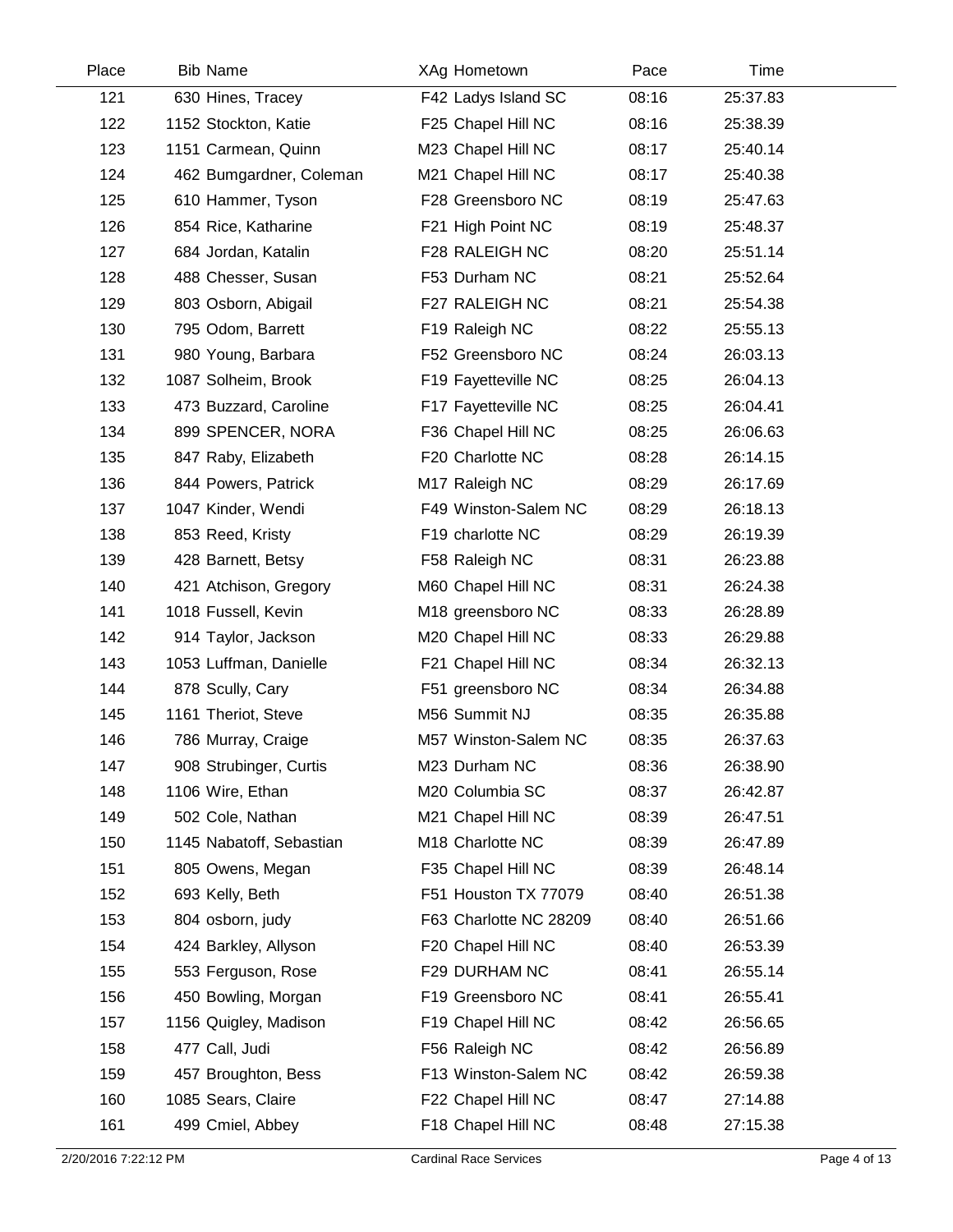| Place | <b>Bib Name</b>            | XAg Hometown         | Pace  | Time     |  |
|-------|----------------------------|----------------------|-------|----------|--|
| 162   | 937 Vasquez-Rios, Virginia | F18 Greenville NC    | 08:48 | 27:15.63 |  |
| 163   | 588 Garrett, Rachel        | F24 Greenville NC    | 08:49 | 27:20.62 |  |
| 164   | 1125 Smith, George         | M21 Four Oaks NC     | 08:50 | 27:23.14 |  |
| 165   | 894 Smith, Gray            | M18 Chapel Hill NC   | 08:50 | 27:23.62 |  |
| 166   | 578 Fulton, Will           | M15 Winston-Salem NC | 08:50 | 27:23.87 |  |
| 167   | 637 Holland, Dixon         | M21 Greensboro NC    | 08:50 | 27:24.38 |  |
| 168   | 871 Schetman, Emily        | F22 Greensboro NC    | 08:51 | 27:24.64 |  |
| 169   | 708 Kumar, Sneha           | F20 Cary NC          | 08:51 | 27:26.65 |  |
| 170   | 1046 Kinder, Ruby          | F13 Winston-Salem NC | 08:51 | 27:26.89 |  |
| 171   | 692 Keating, Elizabeth     | F59 charlotte NC     | 08:51 | 27:27.13 |  |
| 172   | 491 Ciszewski, Madeleine   | F19 Washington DC    | 08:53 | 27:33.64 |  |
| 173   | 1155 Liu, Kelly            | F19 Chapel Hill NC   | 08:54 | 27:34.13 |  |
| 174   | 743 May, Vanessa           | F20 Chapel Hill NC   | 08:54 | 27:36.12 |  |
| 175   | 992 Beatty, Gregory        | M40 Chapel Hill NC   | 08:55 | 27:38.38 |  |
| 176   | 749 McGowan, Jim           | M48 Hillsborough NC  | 08:55 | 27:39.14 |  |
| 177   | 824 Phares, Jon            | M52 Richmond VA      | 08:55 | 27:39.89 |  |
| 178   | 1192 Kerzner, Jeremy       | M21 Chapel Hill NC   | 08:56 | 27:40.63 |  |
| 179   | 1111 Stein, Sarah          | F21 Winterville NC   | 08:57 | 27:44.15 |  |
| 180   | 843 Powers, Lorraine       | F50 Raleigh NC       | 08:58 | 27:47.16 |  |
| 181   | 641 Hollister, Zacharia    | M19 Chapel Hill NC   | 08:58 | 27:48.29 |  |
| 182   | 960 Wheeless, Luke         | M18 Oxford NC        | 08:58 | 27:48.37 |  |
| 183   | 842 Powers, Keenan         | M15 Raleigh NC       | 08:58 | 27:49.15 |  |
| 184   | 459 Broughton, Winborne    | F13 Winston-Salem NC | 09:01 | 27:56.14 |  |
| 185   | 1136 Desai, Janki          | F20 Arden NC         | 09:01 | 27:56.91 |  |
| 186   | 881 Semans, Merrick        | F14 Winston-Salem NC | 09:01 | 27:57.40 |  |
| 187   | 1043 Kemp, Elizabeth       | F21 Chapel Hill NC   | 09:01 | 27:58.15 |  |
| 188   | 1021 Glazener, Maria       | F48 Pfafftown NC     | 09:02 | 27:59.62 |  |
| 189   | 825 Phares, Jonathan       | M14 Richmond VA      | 09:02 | 28:01.14 |  |
| 190   | 538 Dromerick, Laura       | F22 Potomac MD       | 09:04 | 28:05.87 |  |
| 191   | 623 Hennen, Marc           | M49 greensboro NC    | 09:04 | 28:07.88 |  |
| 192   | 1095 Thompson, Alex        | M20 DURHAM NC        | 09:06 | 28:11.13 |  |
| 193   | 593 Gill, Catherine        | F19 Charlotte NC     | 09:06 | 28:11.63 |  |
| 194   | 1193 Kerzner, Michael      | M52 Raleigh NC       | 09:06 | 28:13.15 |  |
| 195   | 479 Caney, Parrish         | M21 Concord NC       | 09:06 | 28:14.14 |  |
| 196   | 890 Simpson, Sophia        | F53 Chapel Hill NC   | 09:07 | 28:15.38 |  |
| 197   | 636 Holland, Cammie        | F17 Greensboro NC    | 09:08 | 28:19.64 |  |
| 198   | 880 Seeber, Jacob          | M16 Greensboro NC    | 09:08 | 28:19.67 |  |
| 199   | 863 Rowell, Nate           | M18 Winston-Salem NC | 09:09 | 28:21.81 |  |
| 200   | 807 Page, William          | M19 Washington NC    | 09:09 | 28:22.13 |  |
| 201   | 816 Pearce, Ben            | M19 Chapel Hill NC   | 09:09 | 28:23.14 |  |
| 202   | 1174 Rothenburger, Steven  | M30 Chapel Hill NC   | 09:10 | 28:24.38 |  |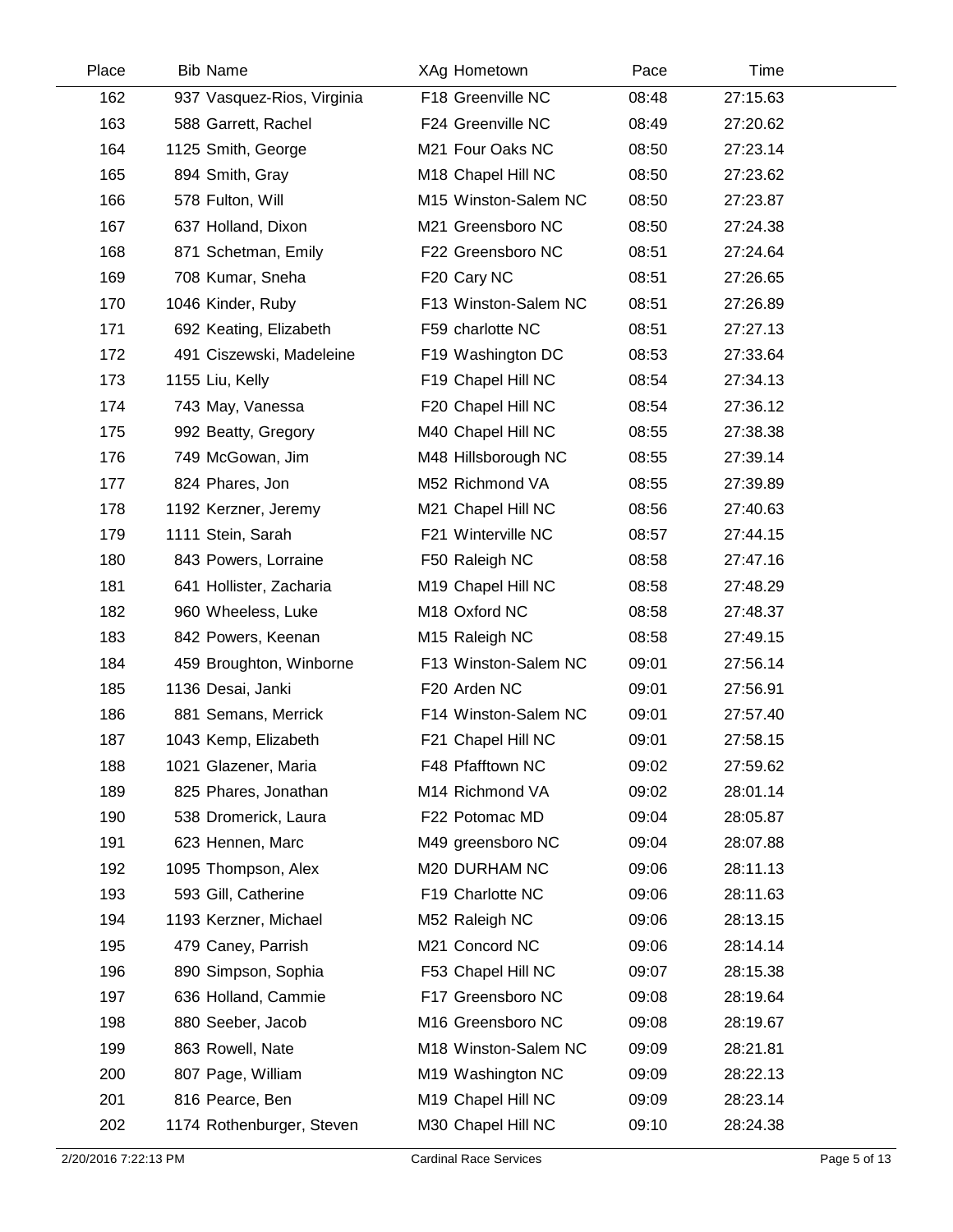| Place | <b>Bib Name</b>       | XAg Hometown           | Pace  | Time     |  |
|-------|-----------------------|------------------------|-------|----------|--|
| 203   | 1163 Trygstad, Peggy  | F39 Chapel Hill NC     | 09:10 | 28:25.15 |  |
| 204   | 570 Friou, Julia      | F18 Charlotte NC       | 09:10 | 28:25.39 |  |
| 205   | 813 Parrott, Sarah    | F13 Durham NC          | 09:11 | 28:27.40 |  |
| 206   | 904 Stewart, Charlie  | M57 Charlotte NC       | 09:11 | 28:27.63 |  |
| 207   | 1113 Mikkola, John    | M52 winston-salem NC   | 09:12 | 28:30.89 |  |
| 208   | 731 manring, abby     | F15 Raleigh NC         | 09:12 | 28:31.63 |  |
| 209   | 732 manring, erik     | M50 Raleigh NC         | 09:12 | 28:32.12 |  |
| 210   | 617 Hawthorne, Jane   | M18 Wrightsville Beach | 09:14 | 28:36.63 |  |
| 211   | 1119 Handelsman, Lara | F19 Chapel Hill NC     | 09:15 | 28:41.39 |  |
| 212   | 707 Krupa, Alex       | M19 Chapel Hill NC     | 09:16 | 28:44.38 |  |
| 213   | 566 Fraley, Danielle  | F19 Chapel Hill NC     | 09:19 | 28:52.38 |  |
| 214   | 991 Beard, Mary Grace | F18 Greensboro NC      | 09:19 | 28:53.13 |  |
| 215   | 1070 Padykula, Karen  | F32 Mooresville NC     | 09:23 | 29:04.13 |  |
| 216   | 554 Ferone, Morgan    | F20 Chapel Hill NC     | 09:23 | 29:04.14 |  |
| 217   | 1184 Reo, Carli       | F17 DURHAM NC          | 09:23 | 29:04.88 |  |
| 218   | 1183 Hollon, Natalie  | F17 Hillsborough NC    | 09:23 | 29:05.14 |  |
| 219   | 490 Ciszek, Brittney  | F26 DURHAM NC          | 09:23 | 29:05.23 |  |
| 220   | 764 Miseo, Natalie    | F19 Mendham NJ         | 09:23 | 29:06.38 |  |
| 221   | 781 Morton, Caroline  | F21 Chapel Hill NC     | 09:25 | 29:10.15 |  |
| 222   | 912 Tart, Brittany    | F20 Chapel Hill NC     | 09:25 | 29:10.24 |  |
| 223   | 640 HOLLAND, Steve    | M54 Greensboro NC      | 09:26 | 29:14.64 |  |
| 224   | 639 Holland, Marymac  | F24 Greensboro NC      | 09:26 | 29:15.13 |  |
| 225   | 1034 Janeczko, Joe    | M56 Marietta GA        | 09:27 | 29:16.89 |  |
| 226   | 449 Bowen, Mark       | M26 RALEIGH NC         | 09:27 | 29:18.88 |  |
| 227   | 990 Bahethi, Rohini   | F20 Chapel Hill NC     | 09:28 | 29:20.89 |  |
| 228   | 552 Fein, Debbie      | F52 Chapel Hill NC     | 09:29 | 29:22.38 |  |
| 229   | 1020 Glazener, Abby   | F14 Pfafftown NC       | 09:29 | 29:22.88 |  |
| 230   | 1038 Jasiura, Kelly   | F20 Chapel Hill NC     | 09:30 | 29:27.89 |  |
| 231   | 426 Barnett, Baba     | F53 Raleigh NC         | 09:33 | 29:37.40 |  |
| 232   | 602 Greene, Becca     | F19 Bethel Park PA     | 09:34 | 29:38.38 |  |
| 233   | 895 Smith, Stephen    | M19 Winston-Salem NC   | 09:35 | 29:41.62 |  |
| 234   | 476 Call, Joe         | M56 Raleigh NC         | 09:35 | 29:41.66 |  |
| 235   | 573 Frye, Rachel      | F19 Raleigh NC         | 09:35 | 29:42.91 |  |
| 236   | 638 Holland, Leslie   | F54 Greensboro NC      | 09:36 | 29:46.64 |  |
| 237   | 740 Martin, Schyler   | F22 Chapel Hill NC     | 09:37 | 29:49.12 |  |
| 238   | 721 Loftin, Logan     | M19 Carolina Beach NC  | 09:39 | 29:53.89 |  |
| 239   | 655 James, Robert     | M19 Chapel Hill NC     | 09:39 | 29:54.14 |  |
| 240   | 703 Kram, Kendall     | F17 Winterville NC     | 09:39 | 29:54.14 |  |
| 241   | 705 Kram, Riley       | F14 Winterville NC     | 09:42 | 30:05.38 |  |
| 242   | 653 Jacks, Anna       | F20 Chapel Hill NC     | 09:43 | 30:07.14 |  |
| 243   | 1014 Findley, Abby    | F19 Chapel Hill NC     | 09:45 | 30:14.14 |  |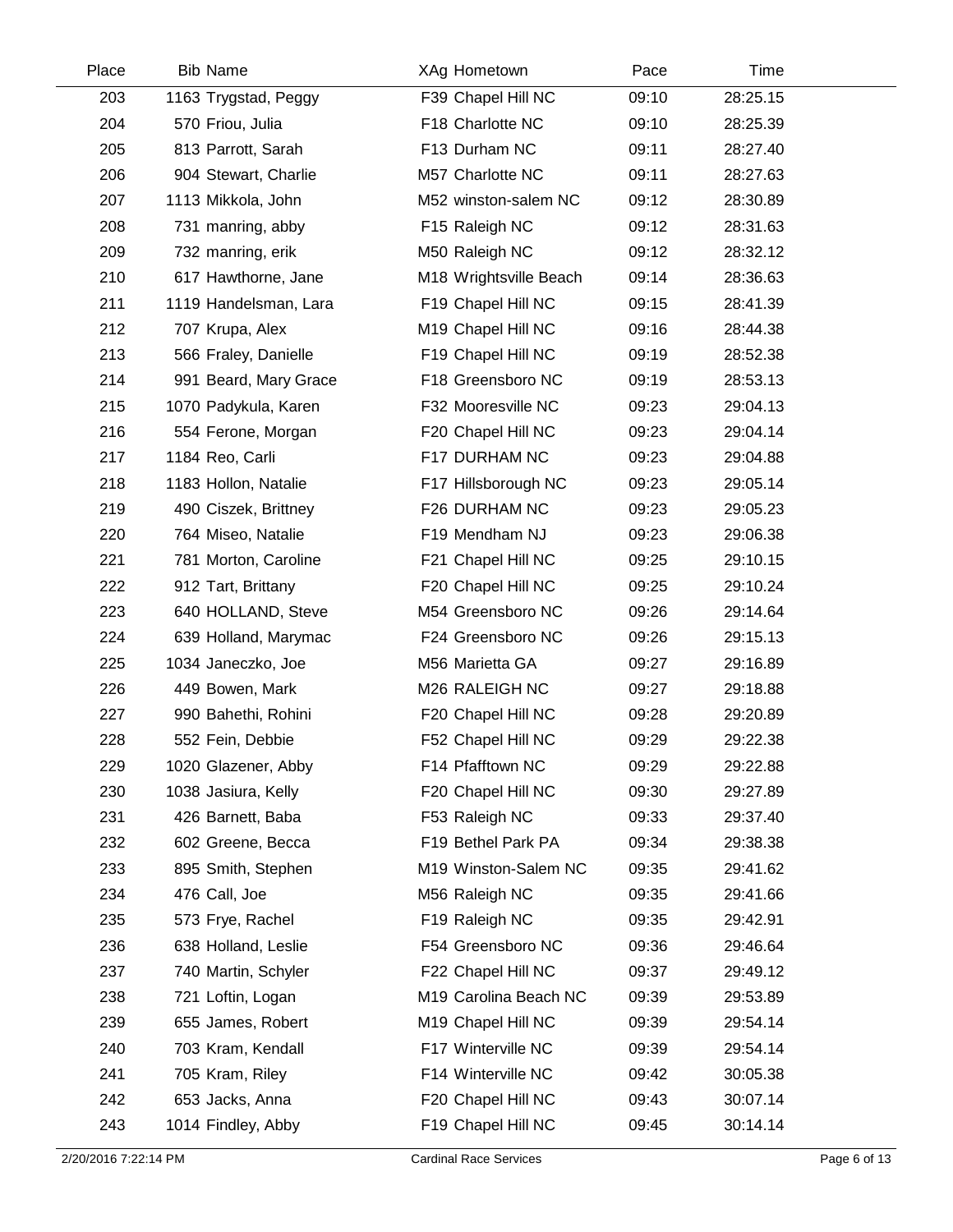| Place | <b>Bib Name</b>            | XAg Hometown          | Pace  | Time     |  |
|-------|----------------------------|-----------------------|-------|----------|--|
| 244   | 856 Rice, Natalie          | F22 Raleigh NC        | 09:46 | 30:17.39 |  |
| 245   | 1065 Newman, Cole          | M9 Durham NC          | 09:46 | 30:17.63 |  |
| 246   | 574 Frye, Stephen          | M54 Chapel Hill NC    | 09:46 | 30:18.13 |  |
| 247   | 1116 Hennen, Isaac         | M21 greensboro NC     | 09:46 | 30:18.14 |  |
| 248   | 999 Bryan, Jennifer        | F41 Winston-Salem NC  | 09:47 | 30:20.37 |  |
| 249   | 1138 McDermott, Anna Grace | F24 Carrboro NC       | 09:48 | 30:23.65 |  |
| 250   | 1140 Keener, Jessie        | F19 Chapel Hill NC    | 09:48 | 30:23.89 |  |
| 251   | 1143 Kreitzer, Sarah       | F18 Chapel Hill NC    | 09:48 | 30:24.13 |  |
| 252   | 1144 Beasley, Caroline     | F19 Chapel Hill NC    | 09:49 | 30:24.39 |  |
| 253   | 1133 Sun, Alex             | M19 Chapel Hill NC    | 09:49 | 30:25.13 |  |
| 254   | 545 Eddleman, Shannon      | F46 Raleigh NC        | 09:49 | 30:27.38 |  |
| 255   | 624 Henriques, William     | M20 Charlotte NC      | 09:50 | 30:28.15 |  |
| 256   | 927 Timothy, Grace         | F20 Chapel Hill NC    | 09:50 | 30:29.39 |  |
| 257   | 1179 Lobdell, Simon        | M35 Durham NC         | 09:51 | 30:30.63 |  |
| 258   | 521 Dannenberg, Scott      | M51 Raleigh NC        | 09:52 | 30:36.39 |  |
| 259   | 1040 Jones, Jeff           | M53 WILSON NC         | 09:52 | 30:36.63 |  |
| 260   | 949 Wampler, Allen         | M51 Clayton NC        | 09:52 | 30:36.65 |  |
| 261   | 643 Horvath, Kathy         | F55 Charlotte NC      | 09:53 | 30:38.14 |  |
| 262   | 838 Poole, Sarah           | F22 DURHAM NC         | 09:55 | 30:43.62 |  |
| 263   | 793 Ngo, Kim               | F20 Chapel Hill NC    | 09:55 | 30:45.62 |  |
| 264   | 688 Karsten, Elise         | F21 Chapel Hill NC    | 09:57 | 30:49.38 |  |
| 265   | 510 Crisafulli, Julie      | F50 Southern Pines NC | 09:57 | 30:49.64 |  |
| 266   | 706 Krueger, Jack          | M19 Chapel Hill NC    | 09:57 | 30:52.20 |  |
| 267   | 472 Buzzard, Anna          | F15 Fayetteville NC   | 09:58 | 30:53.13 |  |
| 268   | 686 Joyner, Olivia         | F18 Chapel Hill NC    | 09:58 | 30:53.37 |  |
| 269   | 1063 Mounlavongsy, Tina    | F26 Cary NC           | 09:58 | 30:54.40 |  |
| 270   | 836 Poole, Betsy           | F56 DURHAM NC         | 10:00 | 30:59.38 |  |
| 271   | 501 Cole, Jeff             | M59 athens GA         | 10:01 | 31:02.37 |  |
| 272   | 877 Scott, Erin            | F21 Reidsville NC     | 10:01 | 31:02.40 |  |
| 273   | 431 Barnett, Will          | M28 Raleigh NC        | 10:01 | 31:04.40 |  |
| 274   | 968 Willis, Tina           | F44 Chapel Hill NC    | 10:01 | 31:04.64 |  |
| 275   | 967 Willis, Monte          | M46 Chapel Hill NC    | 10:02 | 31:04.88 |  |
| 276   | 658 Jarrard, Mary Bess     | F57 athens GA         | 10:06 | 31:17.39 |  |
| 277   | 1067 Niersbach, Carolyn    | F18 Chapel Hill NC    | 10:06 | 31:18.16 |  |
| 278   | 1054 Malhotra, Rhea        | F19 Chapel Hill NC    | 10:06 | 31:18.39 |  |
| 279   | 628 High, Les              | M54 Whiteville NC     | 10:09 | 31:27.90 |  |
| 280   | 746 Mcelwee, Nate          | M54 Statesville NC    | 10:09 | 31:28.13 |  |
| 281   | 674 Jones, Garrett         | M22 Houston TX 77079  | 10:09 | 31:28.89 |  |
| 282   | 675 Jones, Graham          | M21 Houston TX 77079  | 10:09 | 31:29.14 |  |
| 283   | 952 Wangerin, Steven       | M51 Jacksonville NC   | 10:10 | 31:30.08 |  |
| 284   | 961 Whichard, Jordan       | M30 Raleigh NC        | 10:10 | 31:30.12 |  |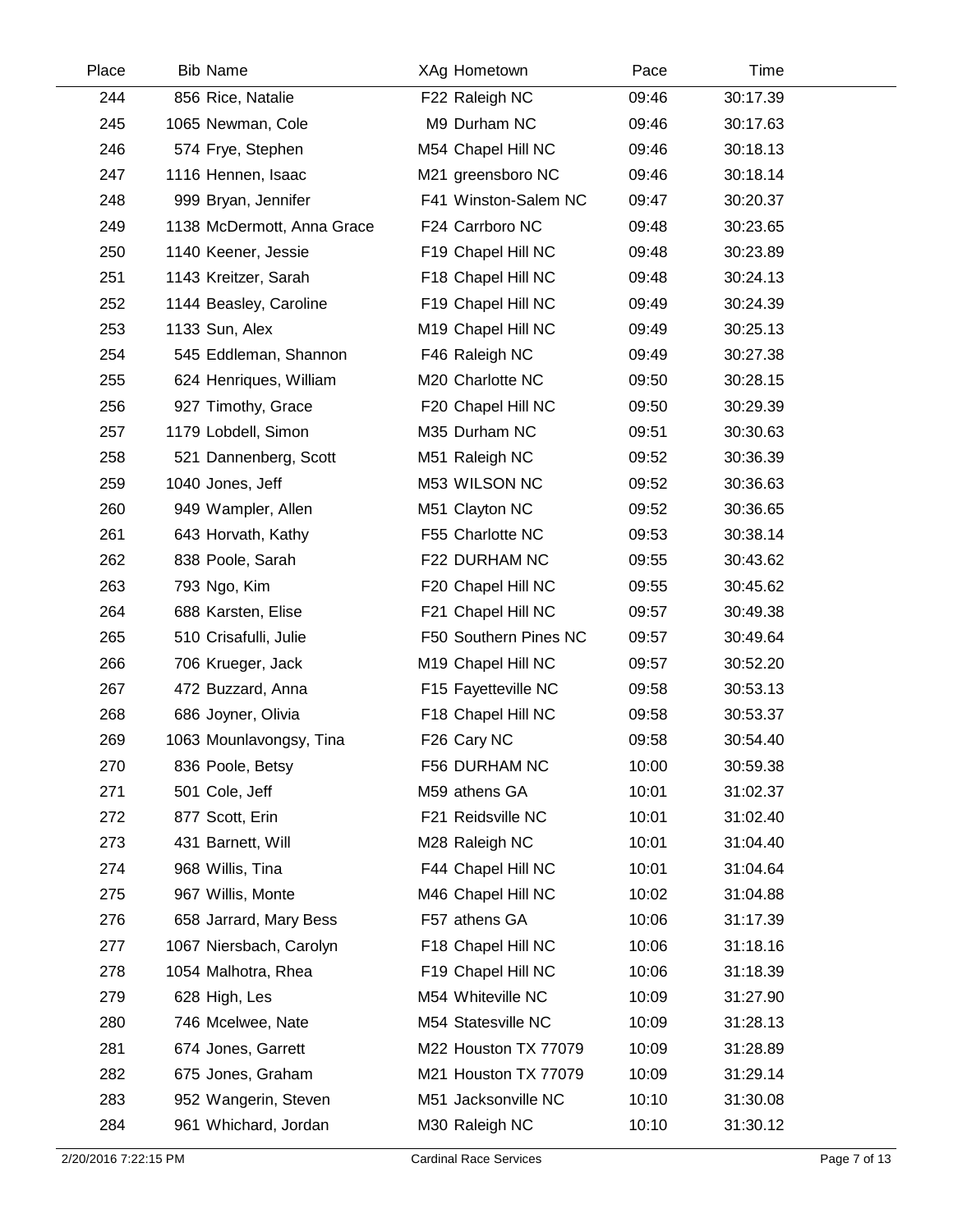| 285 | 657 Jarboe, Rachel     |                      |       |          |
|-----|------------------------|----------------------|-------|----------|
|     |                        | F19 Clemson SC       | 10:10 | 31:30.13 |
| 286 | 950 Wangerin, Amy      | F18 Jacksonville NC  | 10:10 | 31:30.15 |
| 287 | 1013 Dick, Emilie      | F22 Greenville NC    | 10:10 | 31:30.41 |
| 288 | 517 Cybulski, Stella   | F21 Boone NC         | 10:10 | 31:30.64 |
| 289 | 1004 Clance, Lauren    | F21 Chapel Hill NC   | 10:10 | 31:30.89 |
| 290 | 1001 Burke, Kathy      | F57 greensboro NC    | 10:12 | 31:37.65 |
| 291 | 768 Mock, Maddy        | F18 Chapel Hill NC   | 10:17 | 31:51.39 |
| 292 | 465 Burgess, Leigh     | F44 Carrboro NC      | 10:18 | 31:54.38 |
| 293 | 1195 Preston, Deirdre  | F15 Durham NC        | 10:19 | 31:57.40 |
| 294 | 662 Johnson, Bobby     | M54 Waxhaw NC        | 10:19 | 31:57.66 |
| 295 | 1194 Wheeler, Esme     | F15 Durham NC        | 10:19 | 31:57.89 |
| 296 | 651 Hutchings, Tina    | F61 Durham NC        | 10:19 | 31:58.65 |
| 297 | 916 Templeton, Ginger  | F39 Raleigh NC       | 10:21 | 32:06.15 |
| 298 | 1081 Ruhmann, Madi     | F14 Rural Hall NC    | 10:22 | 32:08.38 |
| 299 | 1121 Conrad, Caroline  | F20 Chapel Hill NC   | 10:23 | 32:12.40 |
| 300 | 900 Starnes, Ashley    | F20 Wendell NC       | 10:23 | 32:12.65 |
| 301 | 736 Martin, Christie   | F38 Thomasville NC   | 10:24 | 32:14.63 |
| 302 | 540 Duffy, Scott       | M59 Charlotte NC     | 10:24 | 32:15.16 |
| 303 | 680 Jones, Mindy       | F56 Charlotte NC     | 10:24 | 32:15.16 |
| 304 | 575 Frye, Susan        | F55 Chapel Hill NC   | 10:26 | 32:19.67 |
| 305 | 1188 Hicks, RObert     | M22                  | 10:26 | 32:20.88 |
| 306 | 632 Hodge, Ben         | M56 Winston-Salem NC | 10:26 | 32:21.39 |
| 307 | 1076 Rapp, Caroline    | F18 Greensboro NC    | 10:28 | 32:26.87 |
| 308 | 483 Carter, Randy      | M56 Loveland OH      | 10:30 | 32:33.14 |
| 309 | 1082 Saravia, Ana      | F24 Durham NC        | 10:33 | 32:41.89 |
| 310 | 443 Betts, Ivey        | F46 Henderson NC     | 10:33 | 32:43.38 |
| 311 | 698 Kline, Margaret    | F46 Raleigh NC       | 10:34 | 32:43.89 |
| 312 | 1168 Frantz, Hannah    | F20 Chapel Hill NC   | 10:34 | 32:45.39 |
| 313 | 846 Priola, Peyton     | F19 Chapel Hill NC   | 10:34 | 32:45.40 |
| 314 | 1031 Huben, Amanda     | F19 Chapel Hill NC   | 10:35 | 32:47.40 |
| 315 | 997 Brooks, David      | M47 Hurdle Mills NC  | 10:36 | 32:51.37 |
| 316 | 867 Sahni, Ambika      | F29 Philadelphia PA  | 10:38 | 32:56.66 |
| 317 | 565 Fountain, Richard  | M56 Raleigh NC       | 10:40 | 33:03.66 |
| 318 | 1177 Lam, Jenna        | F20 Chapel Hill NC   | 10:40 | 33:03.67 |
| 319 | 1084 Schliewe, Kayla   | F21 Carrboro NC      | 10:40 | 33:05.15 |
| 320 | 834 Pohlabel, Lelia    | F46 Hillsborough NC  | 10:40 | 33:05.38 |
| 321 | 917 Templeton, Lindsay | F10 Raleigh NC       | 10:43 | 33:13.12 |
| 322 | 544 Eddleman, Lindsey  | F11 Raleigh NC       | 10:43 | 33:13.16 |
| 323 | 787 murray, jeanne     | F53 DURHAM NC        | 10:46 | 33:21.89 |
| 324 | 543 eck, Juliette      | <b>f49 DURHAM NC</b> | 10:46 | 33:22.39 |
| 325 | 423 BARKER, MARY ELLEN | F54 Beaufort NC      | 10:50 | 33:35.89 |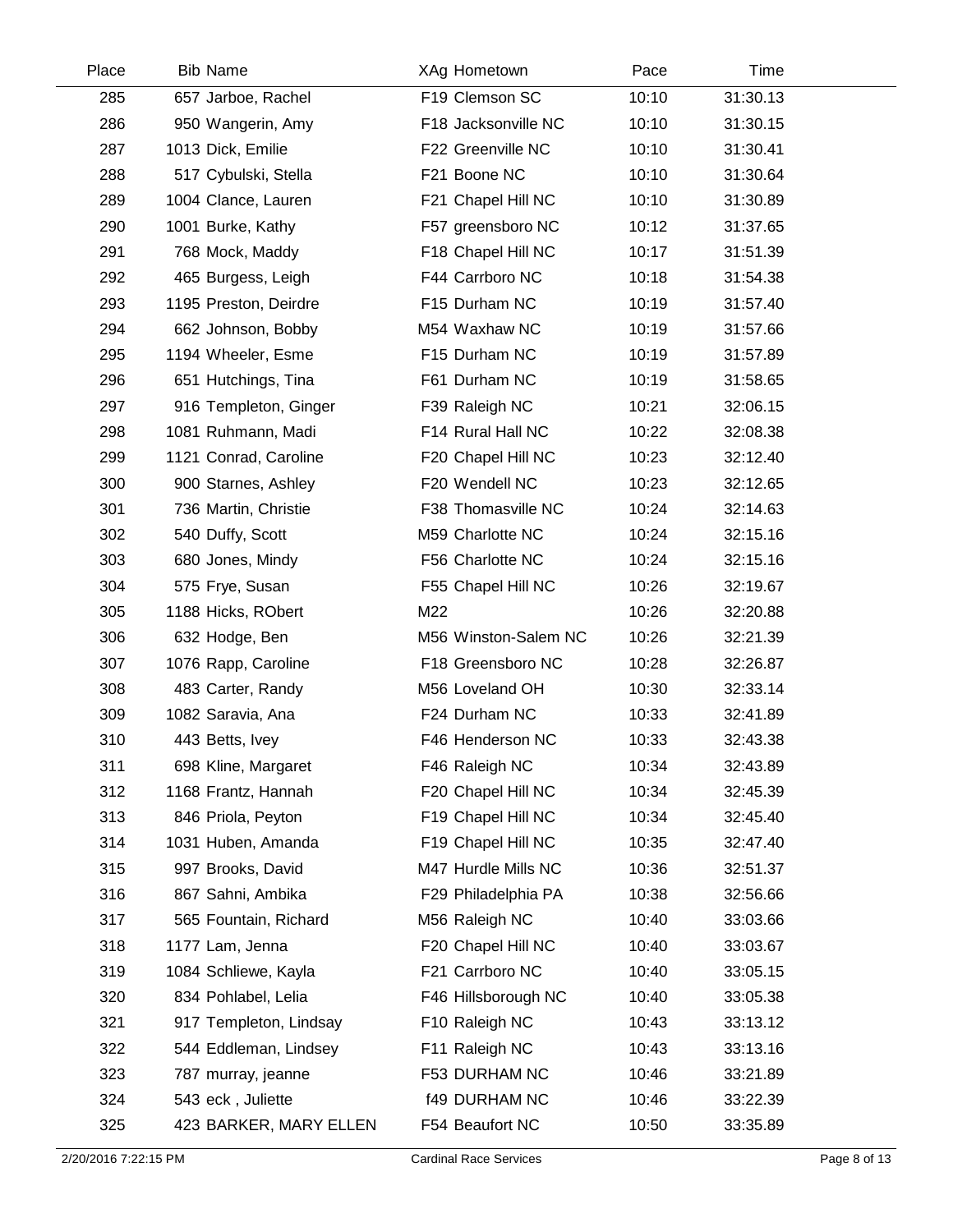| Place | <b>Bib Name</b>          | XAg Hometown         | Pace  | Time     |  |
|-------|--------------------------|----------------------|-------|----------|--|
| 326   | 1045 Kinder, Grace       | F13 Winston-Salem NC | 10:51 | 33:36.63 |  |
| 327   | 717 Little, Sarah        | F22 Chapel Hill NC   | 10:51 | 33:39.63 |  |
| 328   | 955 Weakland, Holly      | F33 RALEIGH NC       | 10:54 | 33:48.87 |  |
| 329   | 923 Thompson, Lauren     | F16 DURHAM NC        | 10:57 | 33:56.13 |  |
| 330   | 922 Thompson, Jennifer   | F49 DURHAM NC        | 10:58 | 33:58.38 |  |
| 331   | 621 Heckman, Maggie      | F13 Greensboro NC    | 10:59 | 34:02.63 |  |
| 332   | 699 Knorr, Brooke        | F19 Sykesville MD    | 11:00 | 34:06.38 |  |
| 333   | 474 Buzzard, Teri        | F45 Fayetteville NC  | 11:02 | 34:10.89 |  |
| 334   | 416 Anderson, Karen      | F73 Fayetteville NC  | 11:02 | 34:11.13 |  |
| 335   | 481 Carlson, Eric        | M54 winston-salem NC | 11:03 | 34:14.13 |  |
| 336   | 1107 Wright, Kelly       | M49 Sugar Hill GA    | 11:03 | 34:14.88 |  |
| 337   | 1108 Wright, Kristen     | F18 Chapel Hill NC   | 11:04 | 34:18.14 |  |
| 338   | 455 Bray, Cristiana      | F20 Greensboro NC    | 11:04 | 34:19.13 |  |
| 339   | 456 Bray, Lou            | F45 Greensboro NC    | 11:04 | 34:19.15 |  |
| 340   | 921 Thompson, Elnora     | F68 Cherokee NC      | 11:07 | 34:27.14 |  |
| 341   | 1057 McCully, Sarah      | F14 Winston Salem NC | 11:07 | 34:29.14 |  |
| 342   | 1162 Theriot, Nicole     | F22 Summit NJ        | 11:09 | 34:33.87 |  |
| 343   | 1160 Theriot, Kathleen   | F52 Summit NJ        | 11:09 | 34:34.14 |  |
| 344   | 558 Florack, Casey       | F15 Durham NC        | 11:11 | 34:40.65 |  |
| 345   | 782 Mount, Ronnie        | F18 Clemson SC       | 11:12 | 34:43.90 |  |
| 346   | 613 Harris, Alexis       | F40 Chapel Hill NC   | 11:14 | 34:48.63 |  |
| 347   | 571 Fritsch, Ed          | M58 Raleigh NC       | 11:17 | 34:58.37 |  |
| 348   | 1017 Fritsch, Sarah      | F21 Chapel Hill NC   | 11:17 | 34:58.59 |  |
| 349   | 750 McGowan, John        | M10 Hillsborough NC  | 11:23 | 35:16.38 |  |
| 350   | 1102 WEISENFELD, GRAYSON | M9 Hillsborough NC   | 11:23 | 35:16.38 |  |
| 351   | 819 Pena, Holly          | F51 Dallas TX        | 11:24 | 35:20.79 |  |
| 352   | 818 Pena, Carlos         | M57 Dallas TX        | 11:24 | 35:21.64 |  |
| 353   | 534 Doerfer, Leila       | F20 Chapel Hill NC   | 11:25 | 35:24.65 |  |
| 354   | 535 Doerfer, Sofia       | F19 Chapel Hill NC   | 11:25 | 35:24.88 |  |
| 355   | 533 Doerfer, John        | M52 Chapel Hill NC   | 11:26 | 35:25.37 |  |
| 356   | 1024 Haake, Brandon      | M20 Chapel Hill NC   | 11:26 | 35:26.37 |  |
| 357   | 1037 Jasienowski, Sarah  | F21 Chapel Hill NC   | 11:26 | 35:26.38 |  |
| 358   | 1124 Baker, Ennis        | F49 Chapel Hill NC   | 11:26 | 35:27.64 |  |
| 359   | 557 Flinn, John          | M20 Chapel Hill NC   | 11:27 | 35:28.39 |  |
| 360   | 1073 Paulson, Nick       | M19 Chapel Hill NC   | 11:27 | 35:28.98 |  |
| 361   | 430 Barnett, Hall        | M54 Raleigh NC       | 11:27 | 35:29.38 |  |
| 362   | 919 Testino, John        | M23 WILSON NC        | 11:28 | 35:31.62 |  |
| 363   | 1172 Coats, Amanda       | F21 Rocky Mount NC   | 11:29 | 35:34.65 |  |
| 364   | 702 Kram, Kari           | F47 Greenville NC    | 11:31 | 35:42.41 |  |
| 365   | 411 Allen, Evan          | M21 Chapel Hill NC   | 11:32 | 35:46.43 |  |
| 366   | 767 Mitchell, Sydney     | F20 Greensboro NC    | 11:33 | 35:49.62 |  |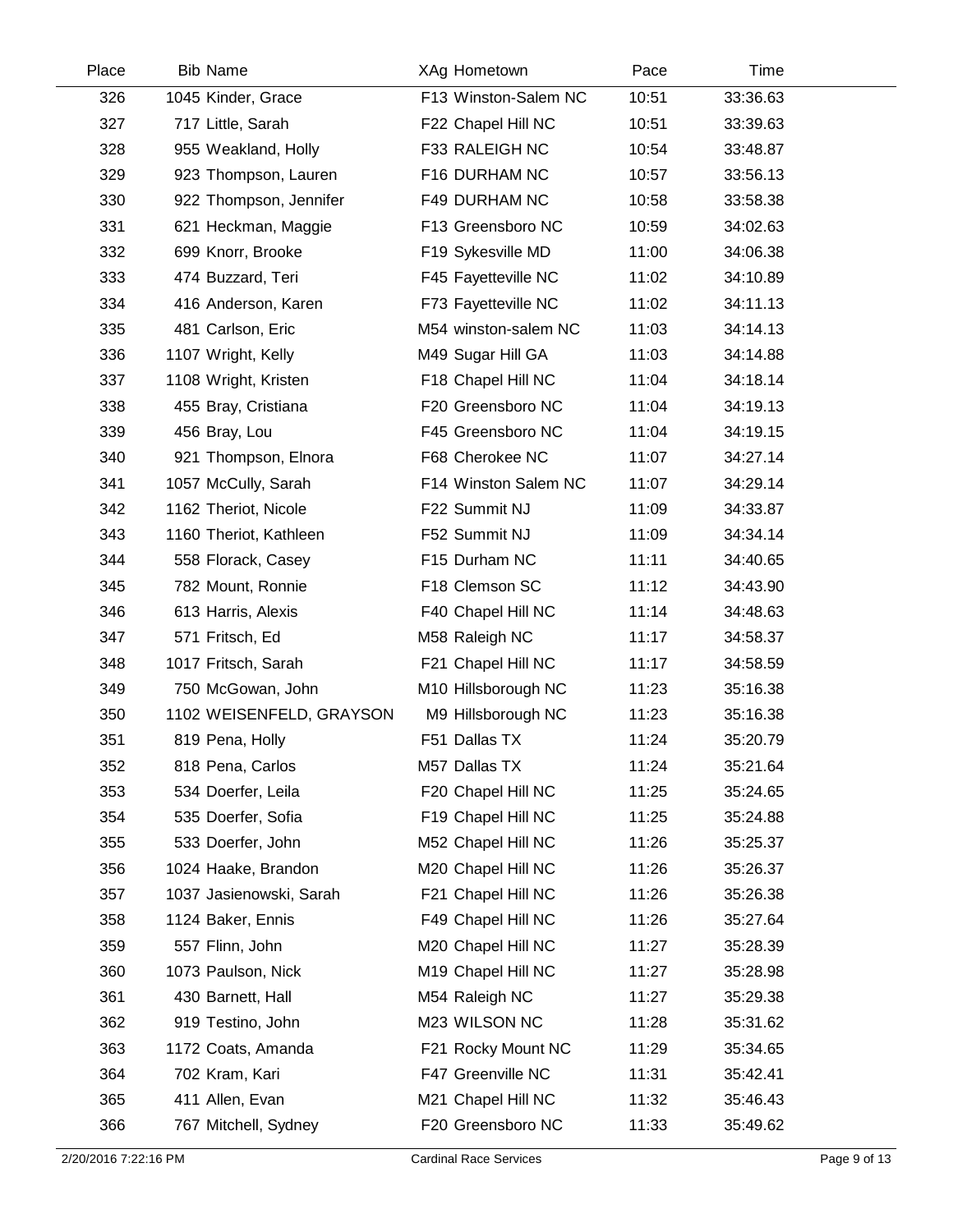| Place | <b>Bib Name</b>            | XAg Hometown         | Pace  | Time     |  |
|-------|----------------------------|----------------------|-------|----------|--|
| 367   | 418 Anderson, Ryan         | M18 Raleigh NC       | 11:34 | 35:49.89 |  |
| 368   | 1182 Williams, Tori        | F47 Hillsborough NC  | 11:36 | 35:56.88 |  |
| 369   | 464 Burgess, Jason         | M43 Carrboro NC      | 11:39 | 36:06.65 |  |
| 370   | 875 Schwartz, Pete         | M55 Chapel Hill NC   | 11:40 | 36:11.13 |  |
| 371   | 956 Weaver, Ann            | F54 Raleigh NC       | 11:41 | 36:11.64 |  |
| 372   | 918 Testino, Joe           | M55 WILSON NC        | 11:45 | 36:24.40 |  |
| 373   | 642 Hong, Lauren           | F25 sims NC          | 11:45 | 36:24.63 |  |
| 374   | 1112 Mikkola, Ginny        | F53 winston-salem NC | 11:46 | 36:29.87 |  |
| 375   | 1130 Moran, Daniel         | M19 Raleigh NC       | 11:50 | 36:41.38 |  |
| 376   | 998 Brooks, Leslie         | F43 Hurdle Mills NC  | 11:51 | 36:42.65 |  |
| 377   | 1129 Emily, Browning       | F19 Raleigh NC       | 11:51 | 36:42.67 |  |
| 378   | 810 Park, Fred             | M54 Rocky Mount NC   | 11:51 | 36:42.90 |  |
| 379   | 809 Park, Emma             | F21 Rocky Mount NC   | 11:51 | 36:43.38 |  |
| 380   | 577 Fulton, Cici           | F51 Winston-Salem NC | 11:51 | 36:45.63 |  |
| 381   | 893 Smith, Breana          | F19 Denton NC        | 11:54 | 36:54.64 |  |
| 382   | 898 SPENCER, BRIAN         | M58 Chapel Hill NC   | 11:58 | 37:04.89 |  |
| 383   | 872 Schoenborn, Kimberly   | F21 Greenville NC    | 11:58 | 37:06.38 |  |
| 384   | 592 Gilbert, Laura         | F22 Greenville NC    | 11:58 | 37:06.63 |  |
| 385   | 812 Parrott, Margaret      | F13 Durham NC        | 12:02 | 37:18.40 |  |
| 386   | 759 Mikkola, Taylor        | F22 winston-salem NC | 12:12 | 37:49.89 |  |
| 387   | 1141 Kim, Jun Soo          | M19 Huntersville NC  | 12:14 | 37:54.88 |  |
| 388   | 514 Crumpton, Lizzy        | F15 Raleigh NC       | 12:16 | 38:00.16 |  |
| 389   | 1026 Hawkins, Hailey       | F18 greensboro NC    | 12:17 | 38:03.74 |  |
| 390   | 1190 Winstead, Mollie      | F17 Greensboro NC    | 12:17 | 38:04.39 |  |
| 391   | 1123 Baker, Dennis         | M47 Chapel Hill NC   | 12:25 | 38:30.88 |  |
| 392   | 685 Joyner, Caroline       | F19 Oxford NC        | 12:26 | 38:33.41 |  |
| 393   | 677 Jones, Karen           | F55 Houston TX 77079 | 12:29 | 38:40.90 |  |
| 394   | 597 Gooding, Madeline      | F21 Chapel Hill NC   | 12:30 | 38:46.15 |  |
| 395   | 943 Vlahoplus, Mary-Perrin | F50 Raleigh NC       | 12:32 | 38:52.64 |  |
| 396   | 865 Ruhmann, Joy           | F56 RALEIGH NC       | 12:33 | 38:52.89 |  |
| 397   | 1035 Janeczko, Patti       | F51 Marietta GA      | 12:33 | 38:55.64 |  |
| 398   | 475 Call, Anna Grace       | F13 Raleigh NC       | 12:38 | 39:10.65 |  |
| 399   | 1173 Jordan, Rebecca       | F22 BURLINGTON NC    | 12:39 | 39:13.15 |  |
| 400   | 422 Badanes, Lara          | F40 Raleigh NC       | 12:42 | 39:23.63 |  |
| 401   | 1088 Spears, Lindley       | F15 Wilmington NC    | 12:46 | 39:34.39 |  |
| 402   | 704 Kram, Millard          | M51 Winterville NC   | 12:49 | 39:42.39 |  |
| 403   | 891 Skahill, Rebekah       | F45 Winterville NC   | 12:49 | 39:42.65 |  |
| 404   | 645 Hu, Jessica            | F20 Raleigh NC       | 12:51 | 39:49.40 |  |
| 405   | 742 Maxwell, Haley         | F19 Wilmington NC    | 12:51 | 39:49.67 |  |
| 406   | 546 Eddy, Erin             | F27 Durham NC        | 13:04 | 40:30.37 |  |
| 407   | 519 d'amico, lisa          | <b>f53 DURHAM NC</b> | 13:15 | 41:03.63 |  |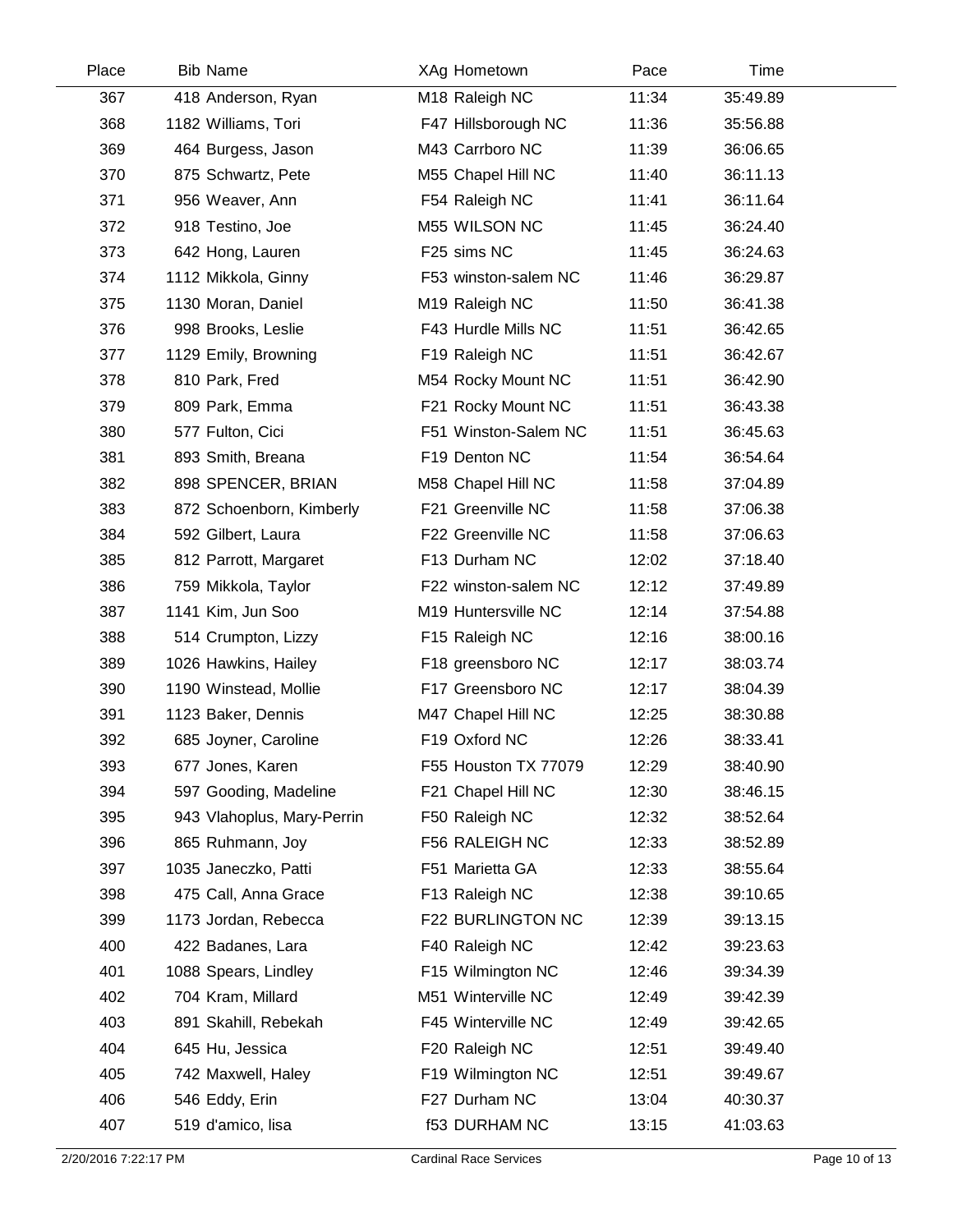| Place | <b>Bib Name</b>        | XAg Hometown         | Pace  | Time     |  |
|-------|------------------------|----------------------|-------|----------|--|
| 408   | 839 Pope, Caroline     | F19 Chapel Hill NC   | 13:20 | 41:20.65 |  |
| 409   | 584 Gardner, Haley     | F18 Raleigh NC       | 13:21 | 41:21.89 |  |
| 410   | 550 Evans, Casey       | F20 Greenville NC    | 13:22 | 41:27.14 |  |
| 411   | 438 Beasley, Austin    | F21 CHARLOTTE NC     | 13:23 | 41:28.12 |  |
| 412   | 758 Michaud, Cherie    | F27 Chapel Hill NC   | 13:23 | 41:28.39 |  |
| 413   | 986 Zhou, Kevin        | M18 Chapel Hill NC   | 13:26 | 41:38.64 |  |
| 414   | 466 Burgess, Mayah     | F19 Carrboro NC      | 13:27 | 41:42.13 |  |
| 415   | 690 Katz, Morgan       | F17 Durham NC        | 13:34 | 42:03.63 |  |
| 416   | 828 Pidgeon, Rheanna   | F17 Durham NC        | 13:34 | 42:03.64 |  |
| 417   | 612 Hanna, Dena        | F49 DURHAM NC        | 13:41 | 42:26.25 |  |
| 418   | 1178 Ghanem, Fida      | F45 Durham NC        | 13:41 | 42:26.40 |  |
| 419   | 646 Huber, Katie       | F20 Chapel Hill NC   | 13:44 | 42:34.91 |  |
| 420   | 425 Barnes, Morgan     | F19 Chapel Hill NC   | 13:44 | 42:35.12 |  |
| 421   | 897 Spence, Elizabeth  | F19 Charlotte NC     | 13:46 | 42:42.13 |  |
| 422   | 618 Hayes, Aaron       | M34 Sanford NC       | 13:51 | 42:55.89 |  |
| 423   | 933 Troutman, Emily    | F30 Sanford NC       | 13:51 | 42:55.90 |  |
| 424   | 1066 Newman, Holden    | M5 Durham NC         | 13:51 | 42:57.63 |  |
| 425   | 1092 Sullivan, Kelly   | F40 Durham NC        | 13:53 | 43:03.38 |  |
| 426   | 1030 Huang, Herman     | M49 Raleigh NC       | 13:57 | 43:15.88 |  |
| 427   | 823 Phares, Beth       | F49 Richmond VA      | 13:58 | 43:17.15 |  |
| 428   | 1089 Stallings, Portie | F16 New Bern NC      | 14:00 | 43:24.14 |  |
| 429   | 656 Jameson, Jennifer  | F24 Durham NC        | 14:04 | 43:34.88 |  |
| 430   | 673 Jones, Elizabeth   | F24 Durham NC        | 14:04 | 43:34.90 |  |
| 431   | 716 Little, Laura      | F55 Chapel Hill NC   | 14:06 | 43:43.64 |  |
| 432   | 718 Little, Scott      | M54 Chapel Hill NC   | 14:07 | 43:44.37 |  |
| 433   | 1002 Casanave, Ashley  | F19 Fuquay-Varina NC | 14:37 | 45:18.88 |  |
| 434   | 687 Karsten, Alexander | M23 Raleigh NC       | 14:42 | 45:34.89 |  |
| 435   | 480 Carlson, Elizabeth | F55 winston-salem NC | 14:44 | 45:40.88 |  |
| 436   | 676 Jones, Jordan      | F21 Chapel Hill NC   | 14:50 | 46:00.13 |  |
| 437   | 1128 Mikkola, Taylor   | F22 winston-salem NC | 14:50 | 46:00.14 |  |
| 438   | 414 Amaya, Greg        | M45 Mableton GA      | 14:56 | 46:17.91 |  |
| 439   | 1033 jackson, scott    | M56 Durham NC        | 14:56 | 46:18.65 |  |
| 440   | 911 Tahssili, Neeki    | F18 Raleigh NC       | 14:58 | 46:23.37 |  |
| 441   | 1110 Stewart, Jaid     | F23 New Bern NC      | 14:58 | 46:24.39 |  |
| 442   | 576 Fulp, Aurora       | F19 Chapel Hill NC   | 15:02 | 46:34.89 |  |
| 443   | 761 Milan, Paul        | M55 Raleigh NC       | 15:04 | 46:40.90 |  |
| 444   | 760 Milan, Lorelei     | F48 Raleigh NC       | 15:04 | 46:41.88 |  |
| 445   | 625 Hicks, Haynes      | F26 Greensboro NC    | 15:10 | 47:01.63 |  |
| 446   | 903 Stewart, Ashley    | F53 Charlotte NC     | 15:12 | 47:07.38 |  |
| 447   | 429 Barnett, Bill      | M58 Raleigh NC       | 15:20 | 47:31.38 |  |
| 448   | 564 Fountain, Emily    | F57 Raleigh NC       | 15:20 | 47:32.38 |  |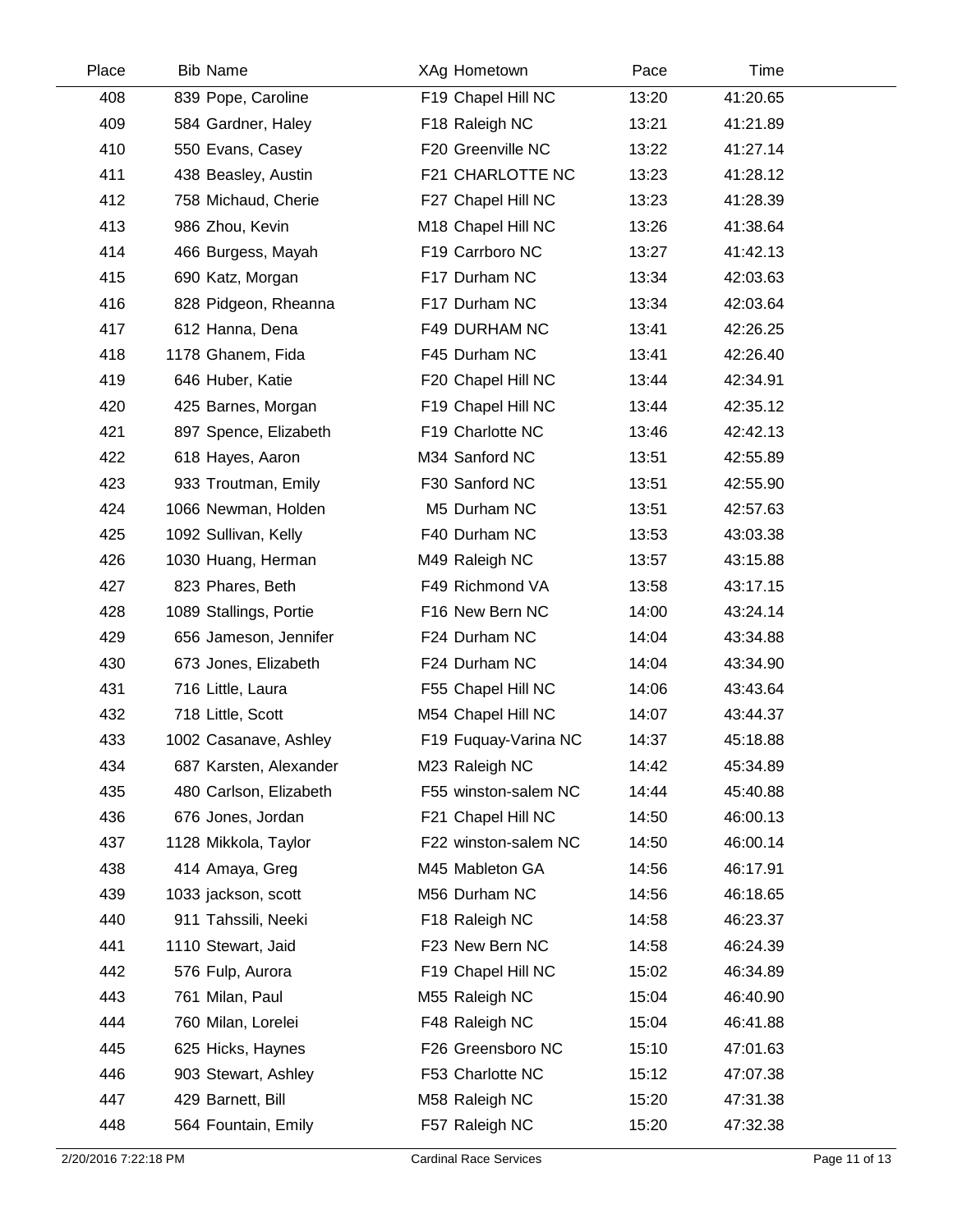| Place | <b>Bib Name</b>         | XAg Hometown            | Pace  | Time     |
|-------|-------------------------|-------------------------|-------|----------|
| 449   | 1015 Fountain, Peter    | M14 Raleigh NC          | 15:21 | 47:34.62 |
| 450   | 410 allen, carol        | f55 Raleigh NC          | 15:35 | 48:17.87 |
| 451   | 412 Allen, George       | M54 Raleigh NC          | 15:35 | 48:18.63 |
| 452   | 513 Crumpton, Andrea    | F47 Raleigh NC          | 15:36 | 48:21.17 |
| 453   | 585 Garrett, John       | M20 Raleigh NC          | 15:41 | 48:37.63 |
| 454   | 748 McGowan, Jennifer   | F50 Hillsborough NC     | 15:41 | 48:38.39 |
| 455   | 586 Garrett, Johnny     | M51 Raleigh NC          | 15:42 | 48:38.88 |
| 456   | 774 Morales, Angie      | F50 Ponte Vedra Beach   | 15:43 | 48:42.13 |
| 457   | 833 Plumblee, Paige     | F21 Atlanta GA          | 15:43 | 48:43.62 |
| 458   | 581 Ganem, Frances      | F18 Greensboro NC       | 15:45 | 48:48.12 |
| 459   | 996 Brooks, Claire      | F19 Greensboro NC       | 15:45 | 48:49.13 |
| 460   | 649 Hunt IV, Richard    | M20 Rocky Mount NC      | 15:46 | 48:51.63 |
| 461   | 683 Jones, Wade         | M53 Houston TX 77079    | 15:47 | 48:56.62 |
| 462   | 447 Bolt, Jane          | F52 Charlotte NC        | 16:12 | 50:12.88 |
| 463   | 446 Bolt, Fred          | M57 Charlotte NC        | 16:12 | 50:13.13 |
| 464   | 902 Stephenson, Kendall | F17 Raleigh NC          | 16:14 | 50:18.38 |
| 465   | 669 Johnson, Susan      | F53 Waxhaw NC           | 16:20 | 50:39.38 |
| 466   | 907 Strubinger, Cameron | F23 Durham NC           | 16:20 | 50:39.41 |
| 467   | 745 mccarthy, kristin   | f43 Chapel Hill NC      | 16:24 | 50:51.49 |
| 468   | 858 Rieger, Debbie      | F60 Matthews NC         | 16:24 | 50:51.90 |
| 469   | 589 Gerstle, Mary       | F56 Louisville KY       | 16:32 | 51:14.40 |
| 470   | 831 Pluchino, Carol     | F50 WAKE FOREST N       | 16:33 | 51:19.62 |
| 471   | 832 Pluchino, Hannah    | F21 WAKE FOREST N       | 16:34 | 51:20.88 |
| 472   | 944 Vlahoplus, Megan    | F15 Raleigh NC          | 16:48 | 52:03.89 |
| 473   | 1007 Crain, rita        | F56 Carrboro NC         | 16:57 | 52:32.62 |
| 474   | 529 Dettmer, Katy       | F18 Chapel Hill NC      | 17:03 | 52:50.41 |
| 475   | 1011 Dean, Carly        | F18 Chapel Hill NC      | 17:03 | 52:51.63 |
| 476   | 920 Thompson, Diane     | F21 Chapel Hill NC      | 17:05 | 52:56.04 |
| 477   | 798 Ondrish, Alexis     | F21 Chapel Hill NC      | 17:05 | 52:56.14 |
| 478   | 497 Clegg, Audrey       | F17 Greensboro NC       | 17:05 | 52:57.39 |
| 479   | 1071 Park, Sarah        | F17 Greensboro NC       | 17:05 | 52:58.39 |
| 480   | 925 Tice, Allison       | F18 Greensboro NC       | 17:05 | 52:58.64 |
| 481   | 929 Torres, Claudia     | F55 WAKE FOREST N       | 17:09 | 53:09.88 |
| 482   | 670 Johnson, Sydney     | F11 Cary NC             | 17:10 | 53:12.13 |
| 483   | 756 Medieros, Gabby     | F18 Cary NC             | 17:10 | 53:12.14 |
| 484   | 665 Johnson, Cole       | M <sub>18</sub> Cary NC | 17:10 | 53:12.63 |
| 485   | 525 Deane, Elizabeth    | F47 Raleigh NC          | 17:11 | 53:16.38 |
| 486   | 1180 Bailey, Emma       | F10 greensboro NC       | 17:14 | 53:23.87 |
| 487   | 714 Lin, Ying           | F21 Chapel Hill NC      | 17:16 | 53:30.65 |
| 488   | 939 Vellappan, Nisha    | F19 Garner NC           | 17:17 | 53:33.87 |
| 489   | 951 Wangerin, Cathy     | F47 Jacksonville NC     | 17:17 | 53:33.88 |